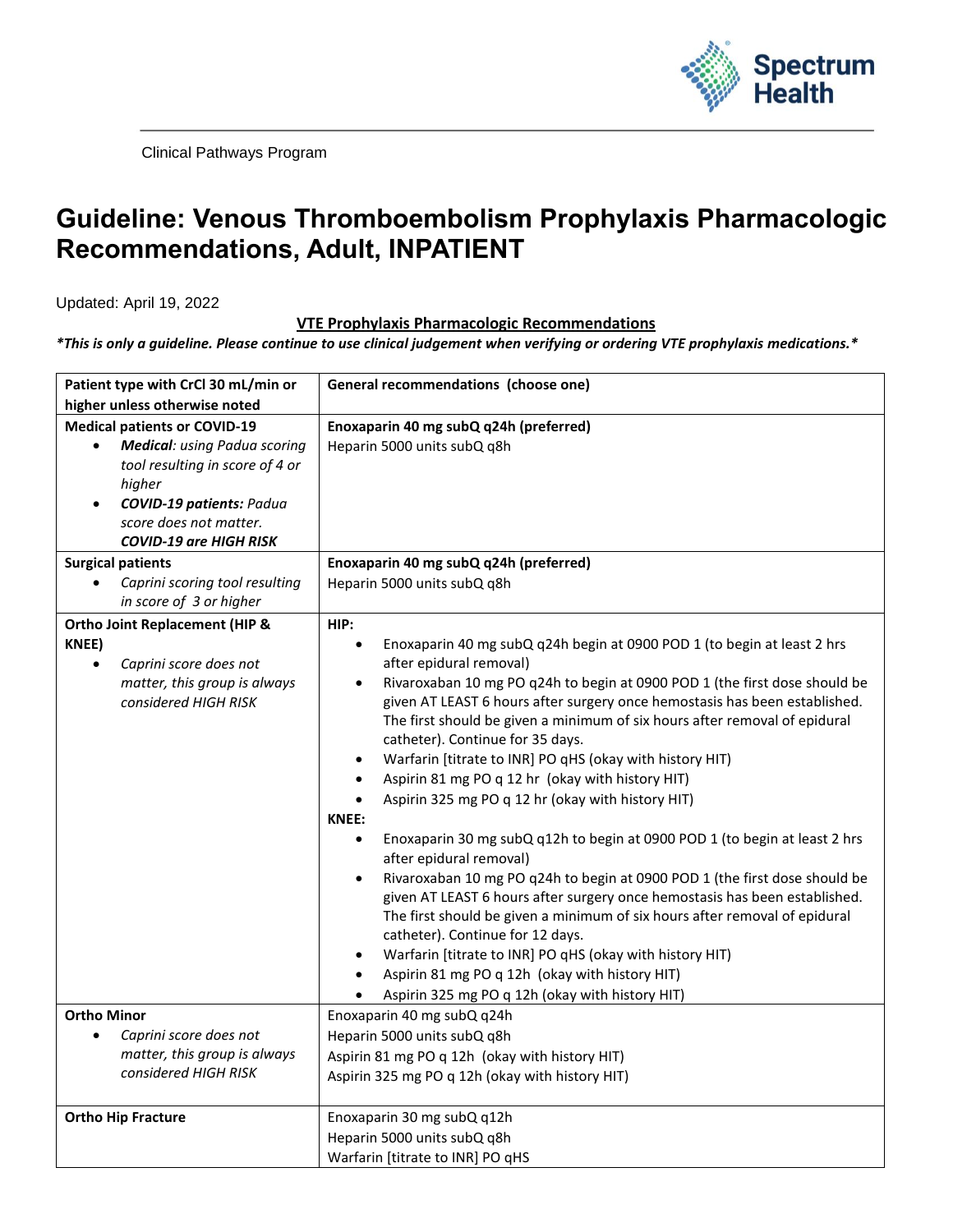| Caprini score does not<br>$\bullet$        | Aspirin 81 mg PO q 12h (okay with history HIT)                                               |
|--------------------------------------------|----------------------------------------------------------------------------------------------|
| matter, this group is always               | Aspirin 325 mg PO q 12h (okay with history HIT)                                              |
| considered HIGH RISK                       |                                                                                              |
| Trauma, Spinal Cord and Burn               | Enoxaparin 40 mg subQ q12h                                                                   |
| Caprini score does not<br>$\bullet$        | Patient has ALL of the following: NO spinal cord injury or TBI, weight is >50                |
| matter, this group is always               | kg, Age 18-65, and CrCl >60 mL/min                                                           |
| considered HIGH RISK                       | Enoxaparin 30 mg subQ q12h                                                                   |
|                                            | Patient has: Spinal cord injury, TBI, CrCl 30-60 mL/min, age >65, or weight 45-<br>$\bullet$ |
|                                            | 50 kg                                                                                        |
|                                            | Enoxaparin 30 mg subQ q24h                                                                   |
|                                            |                                                                                              |
|                                            | Patient weight is <45 kg OR CrCl 10-30 mL/min                                                |
|                                            | Heparin 5000 units subQ q8h                                                                  |
|                                            | Patient has End Stage Renal Disease, epidural in place, or CrCl <10 ml/min                   |
|                                            |                                                                                              |
| <b>Bariatrics</b>                          | *Doses are initiated POD1*                                                                   |
| Caprini score does not<br>$\bullet$        | Enoxaparin 30 mg subQ q12h OR Enoxaparin 40 mg subQ q12h                                     |
| matter, this group is always               | Heparin 5000 units subQ q8h                                                                  |
| considered HIGH RISK                       |                                                                                              |
| OВ                                         | SCDs needed on all Csection patients                                                         |
| <b>Risk Assessment and</b><br>$\bullet$    | Enoxaparin                                                                                   |
| <b>Treatment Guide for</b>                 | 50-90 kg: 40mg subQ q24h                                                                     |
| <b>Obstetric</b>                           | Less than 50kg: 30 mg subQ q 24h<br>$\bullet$                                                |
| Thromboprophylaxis:                        | Greater than 90 kg: 40mg subQ q 12h<br>$\bullet$                                             |
| <b>Comprehensive Review of</b>             | Heparin                                                                                      |
| <b>Current Guidelines. Am J</b>            | First trimester: 5000 units subQ q12h                                                        |
| Perinatol. 2019                            | Second trimester: 7500 units subQ q 12h                                                      |
| Jan;36(2):130-135.)                        | Third trimester: 10,000 units subQ q 12h                                                     |
|                                            | If epidural: Use heparin                                                                     |
| Obesity (BMI $\geq$ 40 kg/m <sup>2</sup> ) | Enoxaparin 40 mg subQ every 12 hours                                                         |
|                                            | Heparin 7500 units subQ every 8 hours                                                        |
|                                            | Heparin 5000 units subQ every 8 hours                                                        |
| Low body weight $(< 45 kg)$                | Enoxaparin 30 mg subQ every 24 hours (anti-Xa monitoring may be a consideration)             |
|                                            | Heparin 5000 units subQ every 12 hours                                                       |
|                                            | Heparin 5000 units subQ every 8 hours                                                        |
| CrCl 11-29 mL/min                          | Heparin 5000 units subQ every 8 hours                                                        |
|                                            | OB: Heparin (see heparin dosing based on trimester in OB section above)                      |
|                                            | Ortho, Bariatrics, Spine-Surgery, COVID-19 Patients, Trauma, Spinal Cord or Burn             |
|                                            | Only: Enoxaparin 30mg subQ every 24 hours                                                    |
|                                            | Ortho joint replacement patients: may use warfarin or aspirin at doses noted in ortho        |
|                                            | joint replacement section                                                                    |
| CrCl 10 mL/min or less or                  | Heparin 5000 units subQ q8h                                                                  |
| <b>Hemodialysis</b>                        | OB: Heparin (see heparin dosing based on trimester in OB section above)                      |
|                                            | Ortho joint replacement patients: may use warfarin or aspirin at doses noted in ortho        |
|                                            | joint replacement section                                                                    |
|                                            |                                                                                              |

**Additional pearls:**

• Consider Fondaparinux 2.5mg subQ daily if patient has a history of HIT AND CrCl > 30 mL/min AND weight > 50 kg (FONDAPARINUX IS NOT FOR ACTIVE EPIDURAL PATIENTS)

• **Heparin** should be the **only** option for patients with **active** epidurals, defer to anesthesia recommendations on **timing** of prophylaxis agents around **placement and removal of catheter**

- **Stroke:** HOLD all anticoagulants for 24 hours post-tPA administration
- **Post craniotomy patients:** SCDs only until determination of VTE prophy by neurosurgery.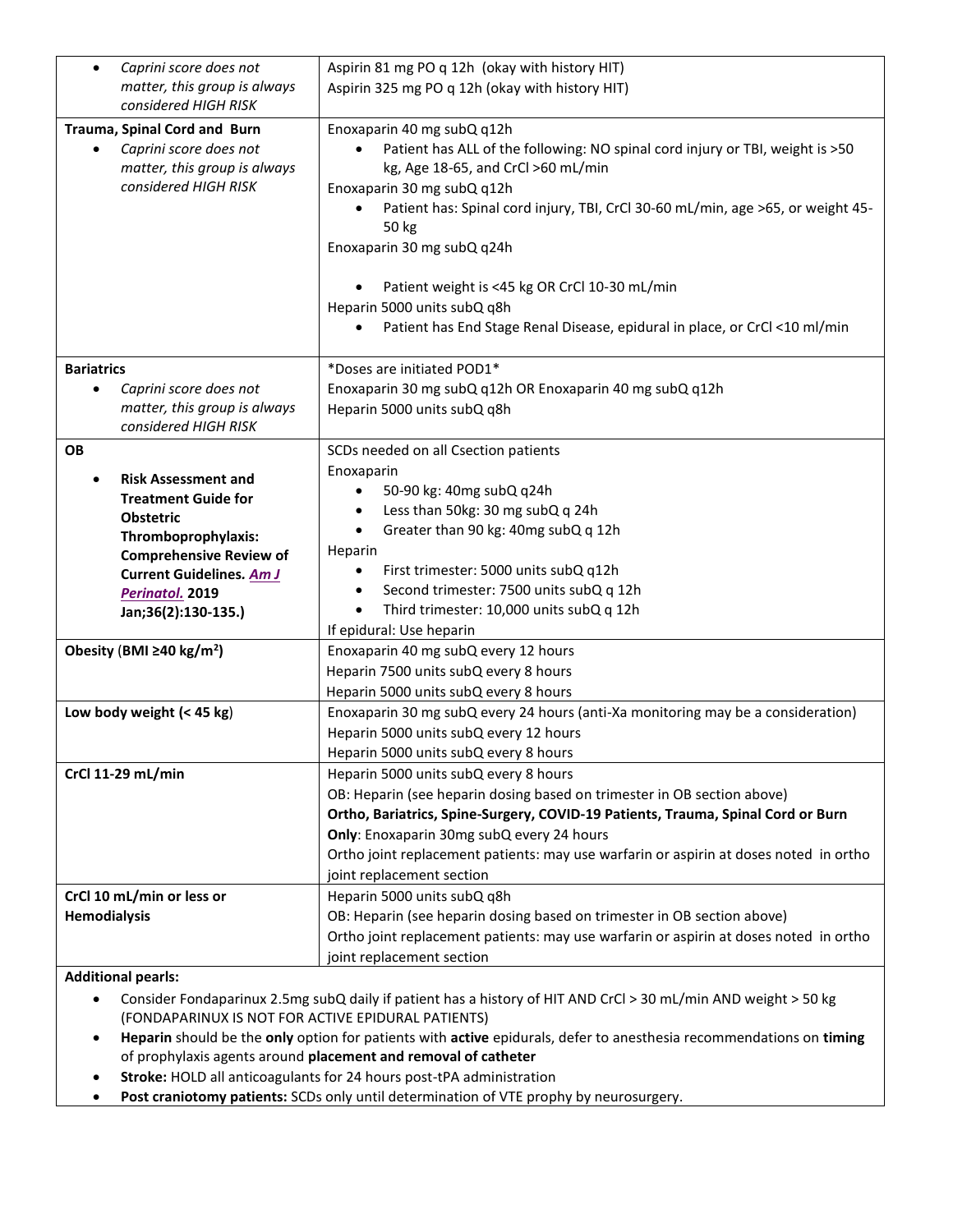

## **Clinical guideline summary**

**CLINICAL GUIDELINE NAME:** Adult VTE Prophylaxis Pharmacologic Recommendations

**PATIENT POPULATION AND DIAGNOSIS:** Adult inpatients by patient type and risk category.

**APPLICABLE TO:** All Spectrum Health hospitals

**BRIEF DESCRIPTION:** VTE prophylaxis pharmacologic recommendations for inpatients categorized by patient type and risk assessment score.

**OVERSIGHT TEAM LEADER(S):** Stephanie Burdick MD, Brittany Hoyte PharmD

**OWNING EXPERT IMPROVEMENT TEAM (EIT):** VTE

**MANAGING CLINICAL PRACTICE COUNCIL (CPC):** Acute Health

**CPC APPROVAL DATE:** April 26, 2022

**OTHER TEAM(S) IMPACTED**: Pharmacy

**IMPLEMENTATION DATE:** April 27, 2022

**LAST REVISED:** April 19, 2022

**FOR MORE INFORMATION, CONTACT:** Brittany Hoyte, PharmD

## **References:**

- 1) COVID-19 Treatment Guidelines Panel. Coronavirus Disease 2019 (COVID-19) Treatment Guidelines. National Institutes of Health. Available at https://www.covid19treatmentguidelines.nih.gov/. Accessed [April, 22, 2022].
- 2) INSPIRATION Investigators, Sadeghipour P, Talasaz AH, Rashidi F, et al. Effect of Intermediate-Dose vs Standard-Dose Prophylactic Anticoagulation on Thrombotic Events, Extracorporeal Membrane Oxygenation Treatment, or Mortality Among Patients With COVID-19 Admitted to the Intensive Care Unit: The INSPIRATION Randomized Clinical Trial. *JAMA*. 2021 Apr 27;325(16):1620-1630. doi: 10.1001/jama.2021.4152.
- 3) Patell R, Chiasakul T, Bauer E, Zwicker JI. Pharmacologic Thromboprophylaxis and Thrombosis in Hospitalized Patients with COVID-19: A Pooled Analysis. *Thromb Haemost*. 2021 Jan;121(1):76-85. doi: 10.1055/s-0040-1721664.